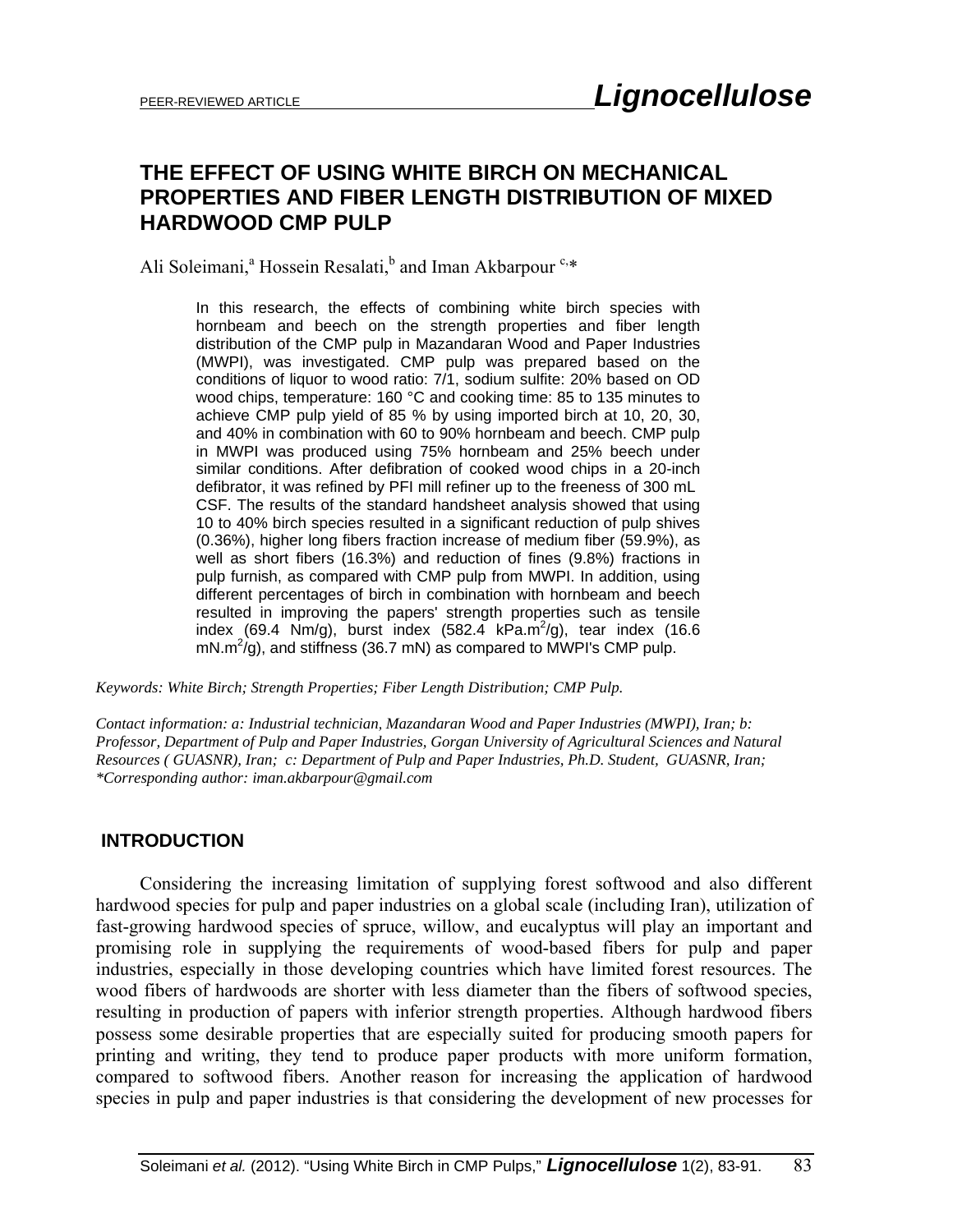pulp production, it has been possible to produce paper pulp with suitable optical strength properties, together with low productivity costs and low financing using hardwood species (Resalati 2008; Feizabadi 2002). During the past 50 years, many various species and colonies of foreign *Populus* have been imported to Iran. The results show that different poplar clones of *P. deltoides* and *euroamericana* have been successfully grown in Northern provinces of Iran, including two important clones of *P. deltoides* 77.51 and *P. euroamericana* 2-214. These species can entirely supply the required suitable raw material for Iranian pulp and paper industries. Among different hardwood species, fast growing poplar and eucalyptus species are planted and extended in vast areas, especially in the developing countries such as Iran. By increasing the yield of CMP pulp prepared from a mixture of 75% hornbeam and 25% poplar, the bulk and opacity are improved. These properties were even better and more desirable than the mixture of 75% hornbeam and 25% poplar at constant freeness of 300 mL, CSF. Among the conventional chemi-mechanical processes, the condition of CMP pulp production from hardwood species is more critical than other processes. The CMP process, especially the cooking liquor of sodium sulfite – bisulfite without the presence of soda (MWPI CMP pulping liquor) is less efficient compared to chemi-mechanical processes, with more chemical consumption, higher reaction time, and chemical treatment temperature (Pourmousa 1998; Rasouli 2002). The results of assessing the mechanical properties of the papers produced from CMP pulp prepared from *deltoides* and *euroamericana* showed that the paper strength properties were improved when treatment time and temperature were increased. In general terms, papers from *P. euroamericana* species will show a better mechanical strength compared to *P. deltoides* (Nazarnezhad 1996).

Utilizing the species with lower densities such as fast growing spruce and paulownia up to 25% of the final CMP pulp mixture compared to MWPI's wood mixture (75% hornbeam and 25% beach) resulted in production of papers with lower bulk, opacity, and higher bonding ability leading to superior tensile and burst strengths at similar or lower tear strength. By adjusting the cooking conditions and controlling the yield of CMP pulp (containing 75% hornbeam and 25% beech and poplar), it is possible to produce papers with suitable optical and strength properties at lower energy consumption for preparation of wood chips, lower steam and bleaching chemicals, and better fiber distribution leading to higher bonding in paper (Resalati 2008).

By using fast-growing species of poplar in combination with higher density forest species, the energy required for refining in constant freeness will be increased. In this regard, the energy required for *P. euroamericana* was more than that of the *P. deltoides*. In case of using maple species in the mixture of the species used for producing CMP pulp, the consumed refining energy for reaching a similar freeness level decreased but the resulting pulp had a higher percentage of shives or uncooked fiber bundles (Feizabadi 2002). Various grades of writing and printing papers can be obtained by chemi-mechanical pulping of *Eucalyptus grandis* using 5.2% sodium sulfite based on OD wood chips and 110 °C cooking temperature (Valade *et al.* 1984).

Due to recent shortages in fiber supply from local hardwood species, paper production rates at MWPI, the largest Iranian paper manufacturer, has declined. The present paper studies the effect of using imported birch as part of raw material mixtures, on strength properties and fiber length distribution of CMP pulp for making newsprint.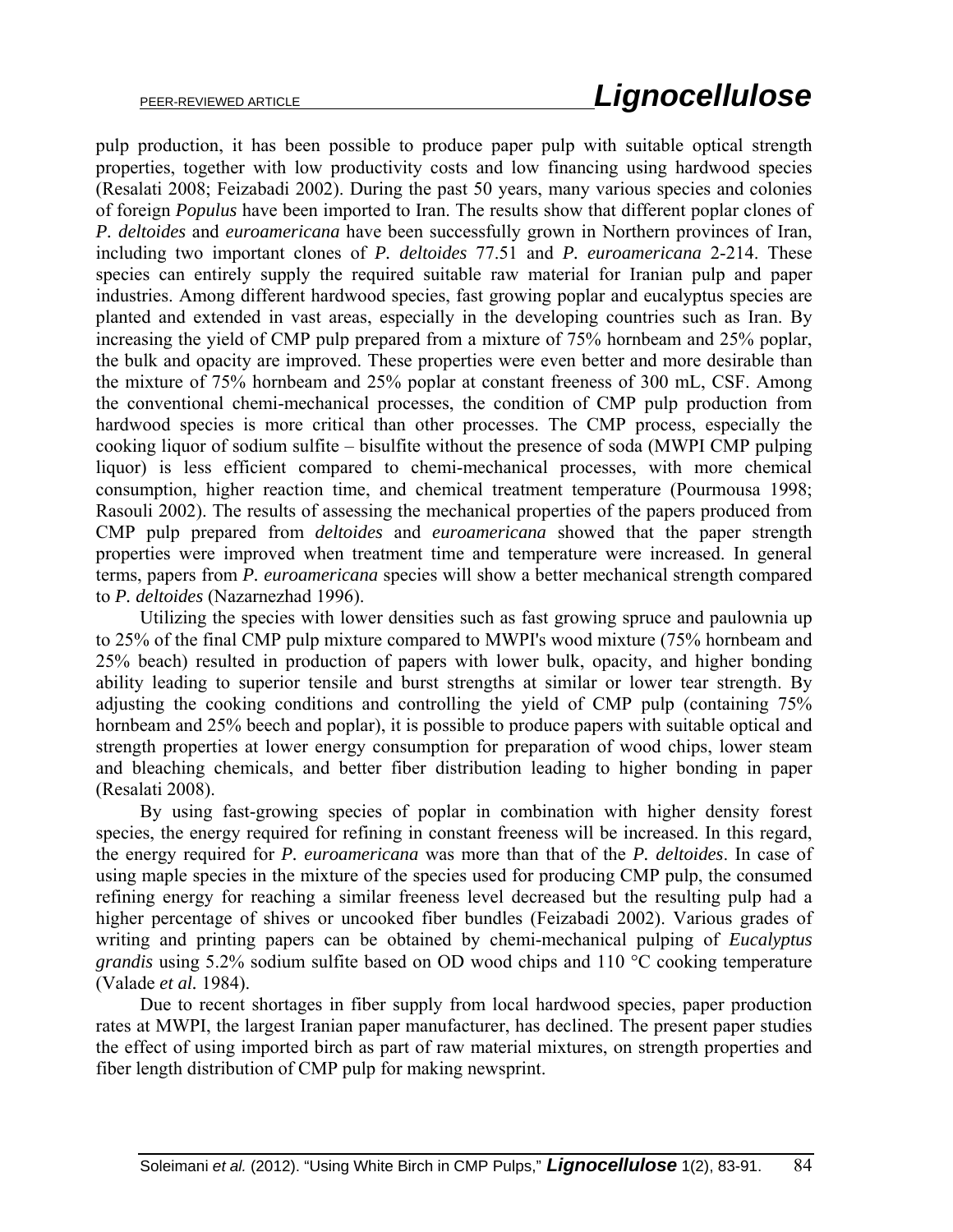#### **EXPERIMENTAL**

#### **Wood Chips Preparation**

Samples were prepared from a wood preparation unit in MWPI. These samples consisted of imported white birch species from Russia and also MWPI's produced wood chips (hornbeam and beech), which are used for production of CMP pulp for manufacturing newsprint. The samples were prepared in a completely random manner from the wood chip piles at MWPI. By changing the consumption rate of birch wood chips in combination with hornbeam and beech, the produced CMP pulps were analyzed compared to MWPI's CMP pulp (75% hornbeam and 25% beech).

#### **Production of CMP Pulp**

CMP pulp was prepared based on the following conditions: yield: 85%, liquor to wood ratio: 7/1, sodium sulfite addition level: 20% based on OD wood chips, cooking temperature: 160 °C, and cooking time: 85 to 135 min. Birch wood chips were used from 10 to 40% combined with 60 to 90% hornbeam and beech. CMP pulp was prepared by combining 75% hornbeam and 25% beech species at MWPI as a control pulp. It is worth mentioning that in all combinations of the wood chip mixtures used for making CMP pulp, the ratio of 75% hornbeam and 25% beech has been constant for these species. After defibration of chemical treated wood chips (in 5 steps at local made defibrator), refining of the defibrated pulp was performed by a PFI refiner to reach a constant freeness level of 300 mL, CSF.

#### **Fiber Fractionation and Handsheets Preparation**

Handsheets were prepared according to TAPPI T205 SP-02 standard at a target basis weight of 60 gsm from each pulping condition. Pulp shives (the fibers collected on screen with pore size of 0.15 mm) was measured using a master screen device. Length distribution of fibers including long fibers (the fibers collected on mesh 28 and 48), medium fibers (the fibers collected on mesh 100), short fibers (the fibers collected on mesh 200) and fines (the fibers passed from mesh 200) were measured by the aid of Bauer-McNett type classifier according to TAPPI T233 cm-82 standard. The mechanical properties of the handsheets including tensile index and stiffness were evaluated based on TAPPI T404 om-1 standard, and burst and tear indices were measured based on TAPPI T403 om-04 and TAPPI T414 om-04, respectively. The mechanical properties of the papers (with 5 replicates) produced from CMP pulp and the fiber length distribution were compared by considering different percentages of birch in combination with MWPI's paper pulp (75% hornbeam and 25% beech).

## **Statistical Analysis**

Sampling of the wood-chips was performed in a completely random manner. In order to investigate the effects of birch wood chips on the quality of CMP pulp, statistical variance analysis method and the Duncan test was used for comparing the average values.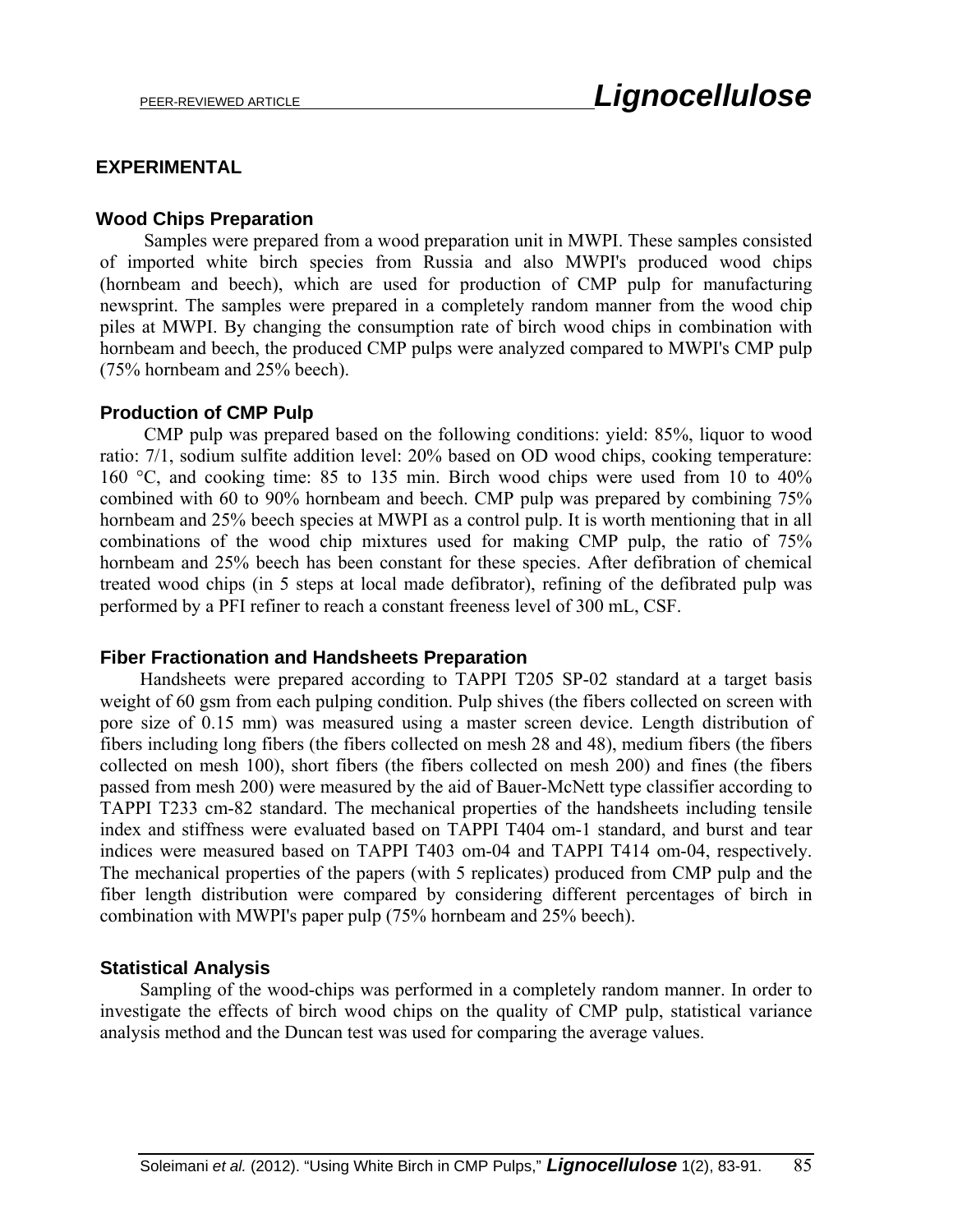# **RESULTS AND DISCUSSION**

# **Fiber Length Distribution**

#### *Pulp shives*

Increasing the consumption rate of imported birch from 10 to 40%, as compared to MWPI's CMP pulp, has shown a significant reduction in CMP pulp shive content. It must be reminded that based on the Duncan test, no significant difference was observed between the shive content of CMP pulps resulting from 20 to 40% imported birch at confidence level of 99%. The least amount of shive was 0.36 percent, which was related to CMP pulp obtained from replacing 30% imported birch. In general, using imported birch instead of hornbeam and beech in wood furnish composition for making CMP pulp resulted in significant reduction in the CMP pulp shives (Fig.1).

#### *Long Fibers Fraction*

Replacing 10 to 40% imported birch for production of CMP pulp, as compared to MWPI's CMP pulp, showed a significant increase in long fiber fraction of CMP pulp. Increasing consumption rate of imported birch up to 30% had resulted in lower long fiber fraction compared to MWPI's CMP pulp, whereas utilization of 40% imported birch increased the long fibers fractions which was statistically significant at 99% confidence level. That is, the highest percentage of long fiber (14%) has been obtained by using 40% imported birch in combination with 60% hornbeam and beech (Fig 2).



Fig.1. The effect of different charges of birch on pulp shive content.



Fig2. The effect of different charges of birch on pulp long fiber fraction.

## *Medium fibers fractions*

The variance analysis test for the percentage values of medium size fibers of CMP pulp showed that replacing the birch species with hornbeam and beech as compared to MWPI's pulp, caused a significant increase in percentage of pulp medium fibers. The results of the Duncan test showed that there was no significant difference between the percentages of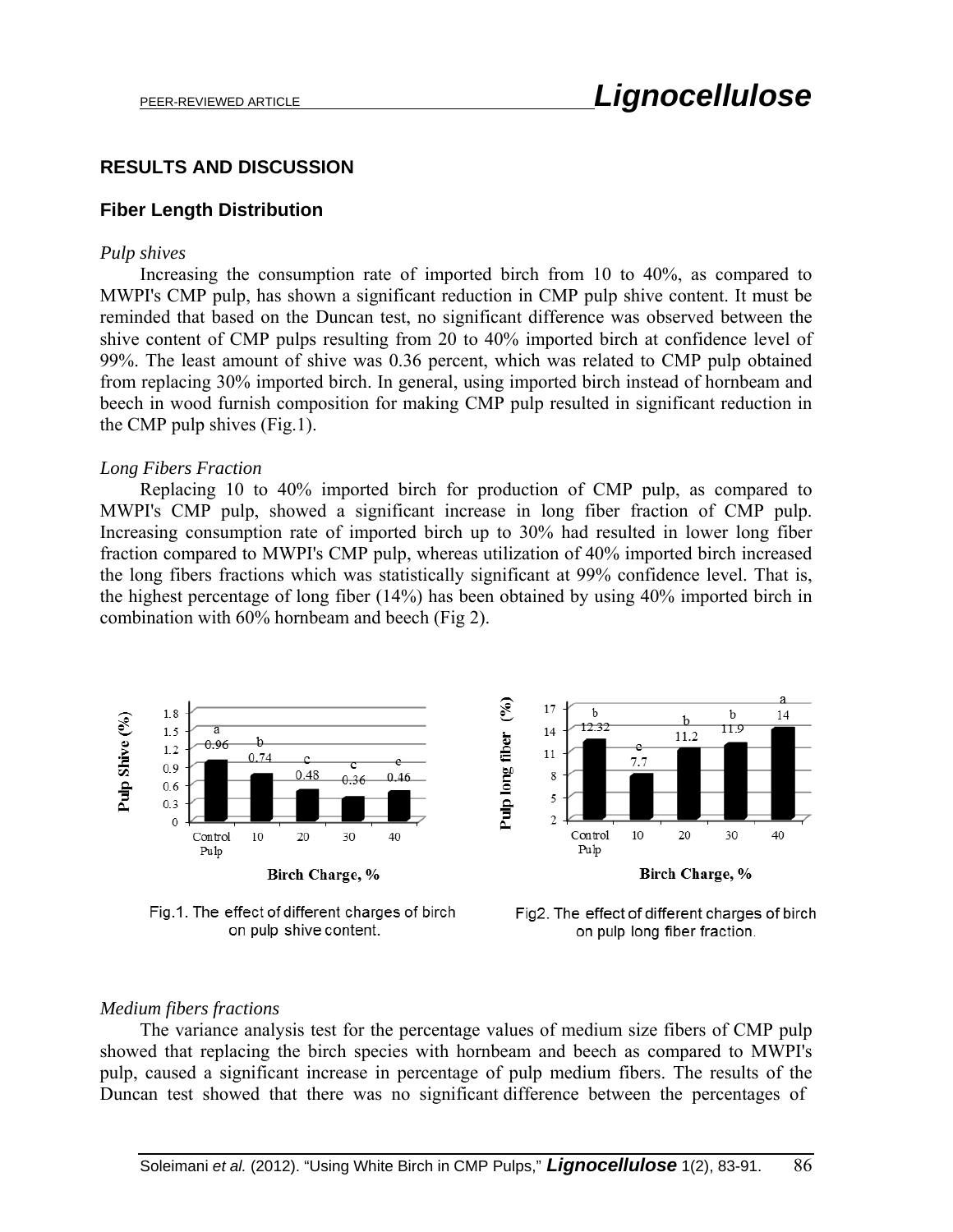medium fibers fraction using 10 and 20% imported birch at confidence level of 99%. In general, by replacing 10 to 40% birch, it is possible to produce CMP pulps with a higher percentage of medium fibers (Fig. 3).

#### *Short fibers fraction*

As shown in Fig. 4, the results of replacing birch with hornbeam and beech in wood furnish composition to produce CMP pulps, resulted in a significant increase in the percentage of short fibers. Results of the Duncan test showed that no significant differences were found between the percentage of short fibers fraction in MWPI's CMP pulp and CMP pulp produced from 10 and 20% birch addition rates. However, significant differences at a confidence level of 99% have been observed in short fibers fraction between CMP pulps produced from other wood furnish compositions.



Fig.3. The effect of different charges of birch on pulp medium fiber fraction.

Fig.4. The effect of different charges of birch on pulp short fiber fraction.

#### *Pulp fines*

Utilization of 10 to 40% imported birch chips in combination with hornbeam and beech, as compared to MWPI's CMP pulp, resulted in a significant reduction in the amount of pulp fines (the weight percentage of pulp passed through mesh 200). The Duncan test showed that no significant differences at a confidence level of 99% were observed in fines fraction between the MWPI's CMP pulp and the CMP pulp produced from 10% birch addition. In addition, by increasing the consumption rate of imported birch from 10 to 40%, the pulp fines content was reduced significantly (9.8% fine at 40% imported birch addition). The results obtained indicated that with partial displacement of imported birch chips up to 40 % with hornbeam and beech, it is possible to produce CMP pulps with higher percentages of long and medium fibers fraction and lower fines and, as a result, produce a better fiber length distribution (Fig. 5).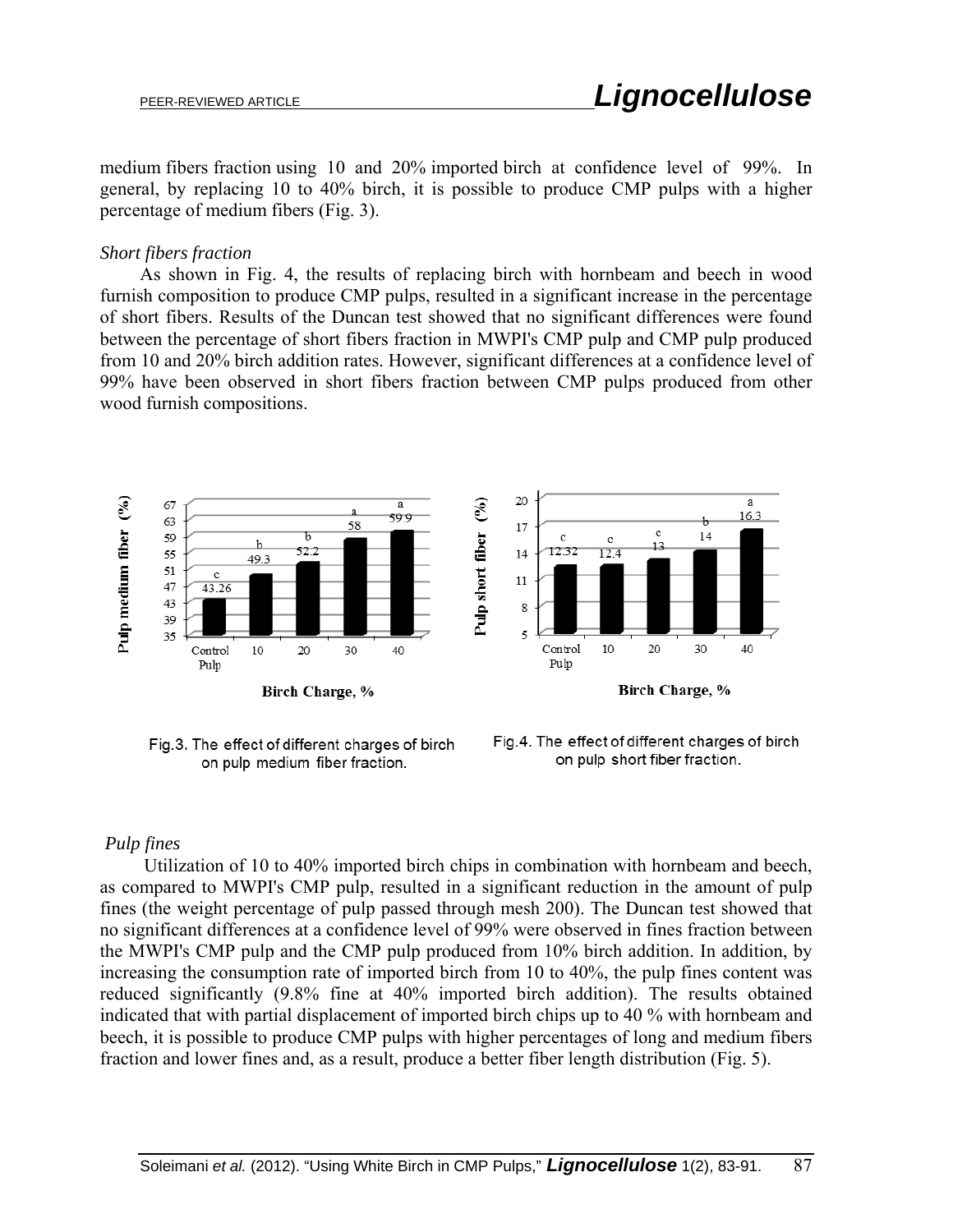

**Birch Charge, %** 

Fig.5. The effect of different charges of birch on pulp fine content.

#### **Strength Properties**

Assessing the results of partial replacement of birch in the furnish composition of hornbeam and beech to make CMP pulp showed that tensile, breaking length, and burst and tear strength of CMP pulp were significantly increased by increasing the addition rates of imported birch up to 40 %, as compared to MWPI's CMP pulp (see Figs. 6-9). In general, improvement of bonding related strength such as burst, tensile, and breaking length indices is related to fiber structure including initial fiber length, wall thickness, and fiber classification (or distribution of fiber length) in pulp furnish (Kostiainen *et al.* 2008; Resalati 2005). Birch wood has a lower diameter, thinner cell wall, and longer fiber compared to hornbeam and beach fibers. As a result, its fibrillation is improved due to more flexibility and collapsibility of birch fibers, which lead to higher strength properties (Kostiainen *et al.* 2008; Riikonen 2004; Scott 1940; Rasouli 2002; Resalati 2005). In addition, CMP pulps containing different percentages of birch fibers resulted in papers with higher tear strength because birch pulps had higher average fiber length and also lower fines, compared to the control MWPI CMP pulp.

#### *Tensile stiffness*

The CMP pulp resulting from 10 to 40% birch in combination with hornbeam and beech woods, as compared to control MWPI's CMP pulp, showed significant improvement in tensile stiffness at a confidence level of 99% (Fig. 10), and highest tensile stiffness of 7.36 mN was obtained at 40 % birch content. Inter-fiber bonding could be improved when the fibers have smaller diameter and lower cell wall thickness due to better flexibility/collapsibility which together with lower fine and higher fiber length lead to increased tensile stiffness of paper (Resalati 2005).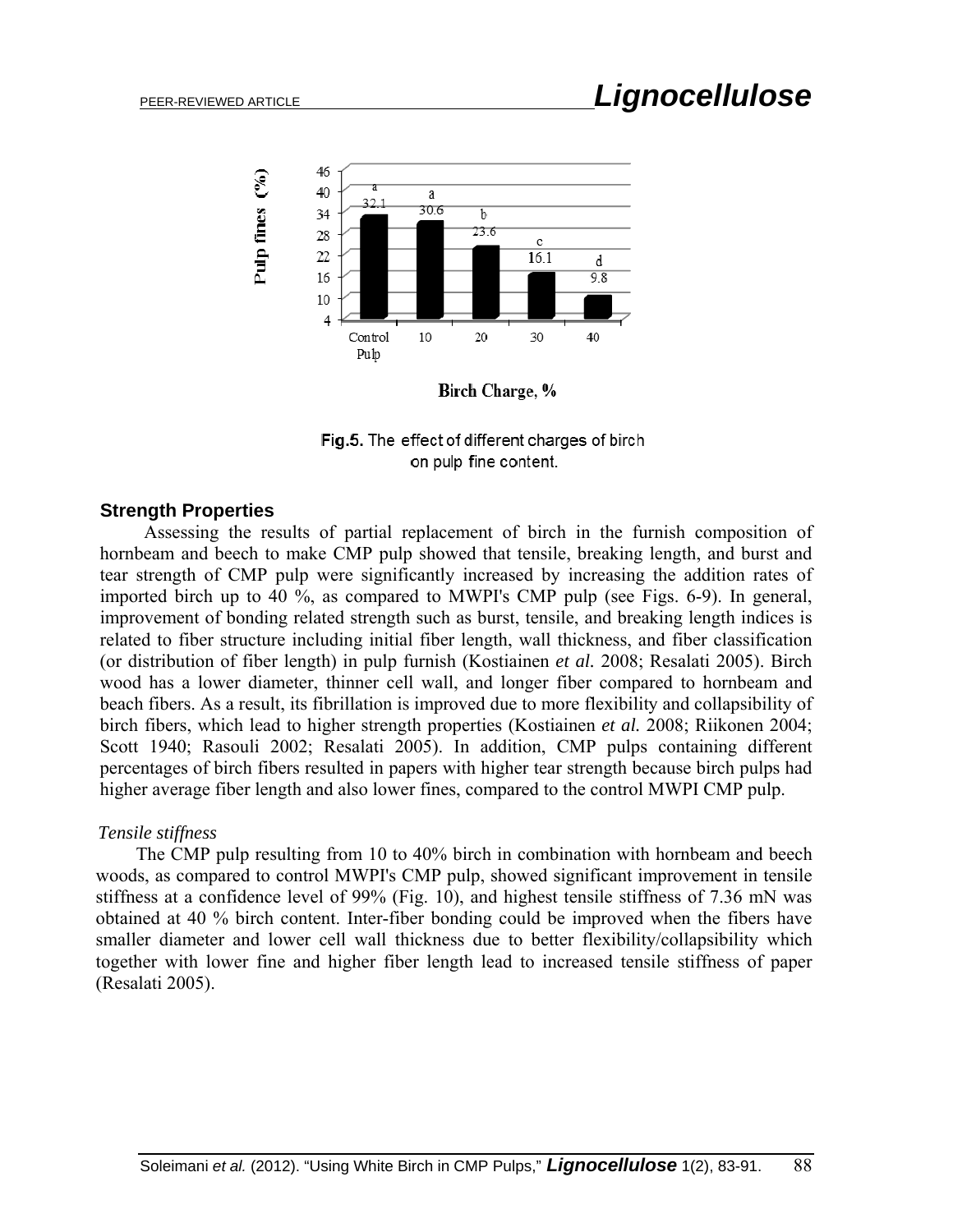# PEER-REVIEWED ARTICLE *Lignocellulose*



Fig.6. The effect of different charges of birch on pulp tensile index.



Fig.7. The effect of different charges of birch on pulp breaking length.



Fig.8. The effect of different charges of birch on pulp burst index.



Fig.9. The effect of different charges of birch on pulp tear index.



Fig.10. The effect of different charges of birch on pulp stiffness.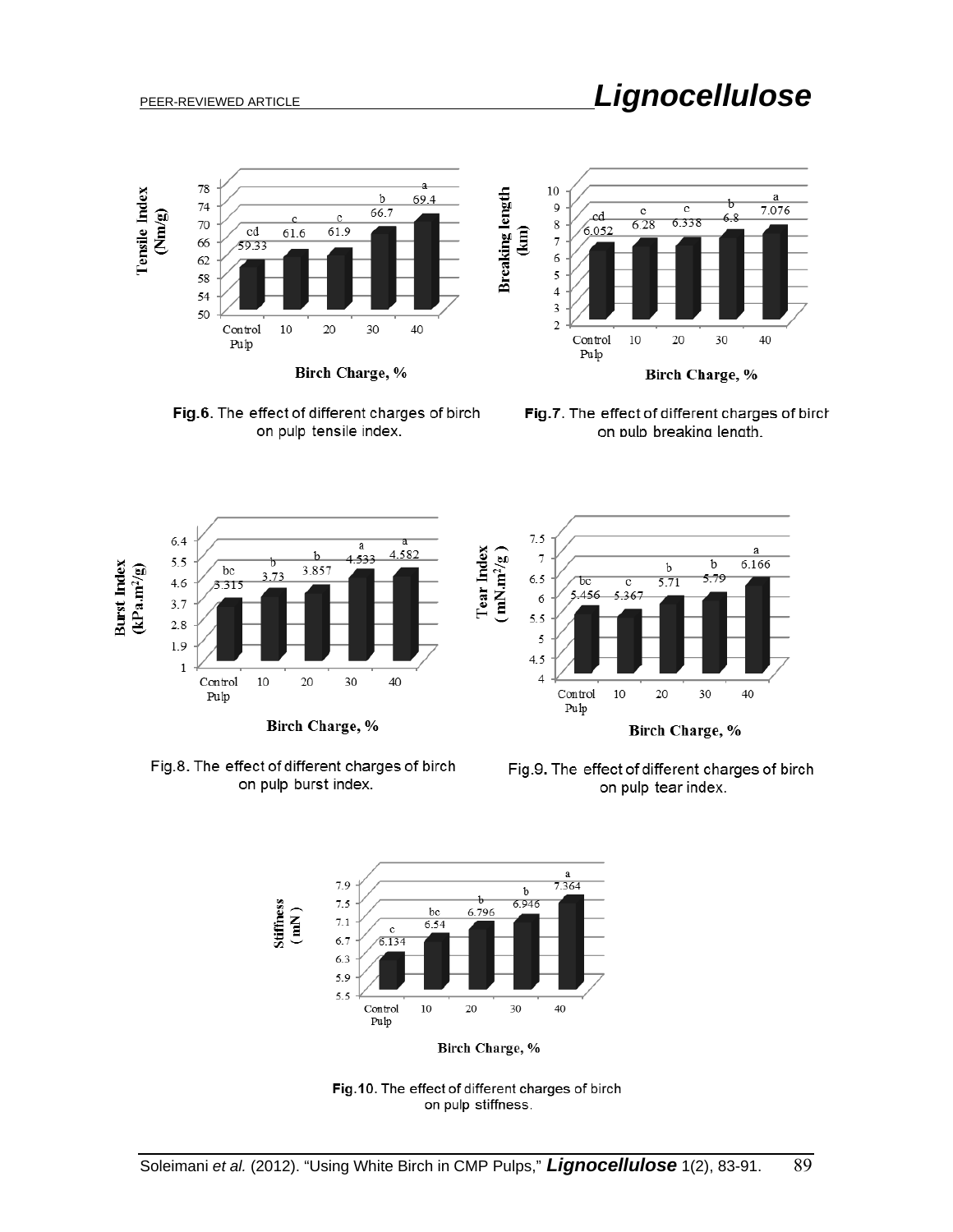# **CONCLUSIONS**

The results obtained from this research showed that partial replacement of birch wood up to 40 % in MWPI wood furnish to produce CMP pulp resulted in a better fiber length distribution, higher average fiber length, and lower fine. As a result, there were higher strength properties at a confidence level of 99%. Birch wood has a lower diameter, thinner cell wall, and higher average fiber length compared to hornbeam and beach fibers. As a result, its fibrillation is improved due to more flexibility and collapsibility, which lead to higher strength properties such as tensile, breaking length, and burst and tensile stiffness. In addition, CMP pulps containing different percentages of birch fibers resulted in papers with higher tear strength because birch pulp had higher average fiber length and lower fines, compared to hornbeam and beech in the control MWPI CMP pulp.

# **ACKNOWLEDGMENTS**

The authors are grateful for the support of the laboratory of Wood and Paper Technology in Gorgan University of Agricultural Sciences and Natural Resources in Iran and the Research Center and Paper Testing Laboratory in Mazandaran Wood and Paper Industry (MWPI).

# **REFERENCES CITED**

- Feizabadi, M. (2002). "Reviewing the utilization of *deltoids Populous* wood and Eucalyptus camaldulensis for producing newsprint and mechanical printing," *A Ph.D Thesis*, Natural Resources College of Tehran University, Iran. pp.1-15.
- Kostiainen, K., Jalkanen, H.,Kaakinen, S.,Saranpaa, P., and Vapaavuori, E. (2006). "Wood properties of two silver birch clones exposed to elevated  $CO<sub>2</sub>$  and  $O<sub>3</sub>$ ," *Global change Biol*. 12, 1230-1240.
- *Kostiainen*, *K*., Kaakinen, S., Warsta, E., Kubiske, M. E., Nelson, N. D., Sober, J., Karnosky, D. F., Saranpaa, P. and Vapaavuori, E. (2008). "Wood properties of trembling aspen and paper birch after 5 years of exposure to elevated concentrations of CO2 and O3," *Tree Physiology*, *28, 805-813.*
- Nazarnezhad, N. (1996). "Reviewing the specifications of pulp and paper with high efficiency CMP from two species of *deltoides* and *euroamerican populous*," *A M.Sc. Thesis*, Tarbiat Modarres University, Iran. pp.1-10.
- Pourmousa, Sh. (1998). "A comparative review of papermaking of two clones populous with developed APMP and CMP mechanical processes, "A M.sc. Thesis of Tarbiat Madarres University, Iran.pp.2-16.
- Rasouli, E. (2002). "Reviewing the possibility of euroamerican populous wood instead of beech wood in combination with hornbeam for producing chemical-mechanical pulp to manufacture newsprint, ̕ ̕*A M.sc. Thesis*, College of Natural Resources and Marine Science, TarbiatModarres University, Iran. pp.1-8.